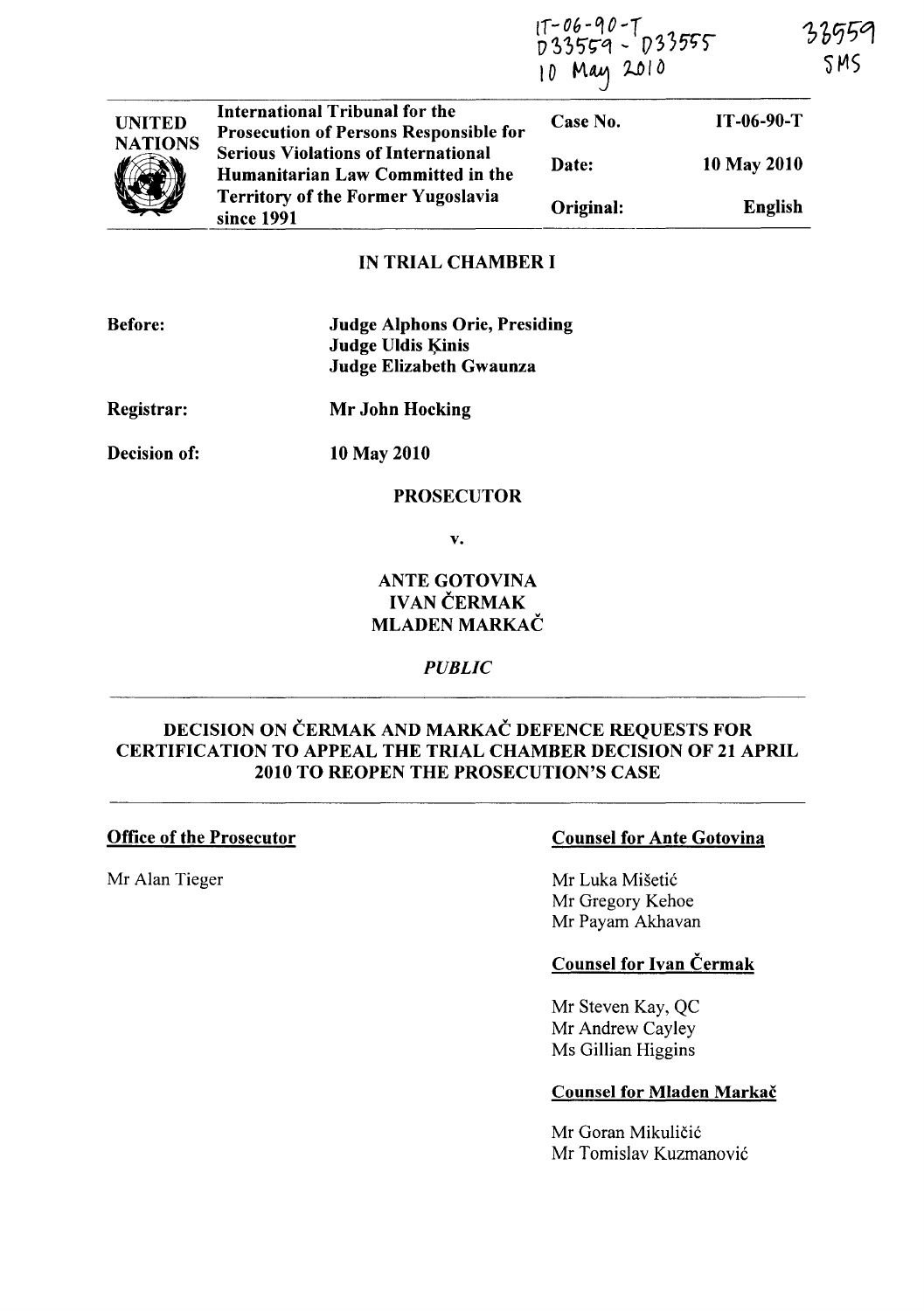### **PROCEDURAL HISTORY**

1. On 21 April 2010, the Chamber issued a confidential decision granting the Prosecution's motion to reopen its case in order to present new evidence ("Decision").<sup>1</sup> On 22 April 2010, the Chamber announced the reopening in open court, and the parties made preliminary submissions on the matter.<sup>2</sup> On 26 April 2010, the Čermak Defence filed a motion requesting certification to appeal the Decision ("Čermak's Request").<sup>3</sup> On 28 April 2010, the Markač Defence also requested certification to appeal the Decision ("Markač's Request").<sup>4</sup> The Chamber on the same date decided to set 4 May 2010 as the deadline to respond to both Requests, and informed the parties of this decision through an informal communication.<sup>5</sup> The Gotovina Defence responded on 29 April 2010, not opposing the Requests but opposing a stay of the proceedings.<sup>6</sup> The Prosecution responded on 4 May 2010, requesting that the Chamber deny certification to appeal and  $-$  in case the Requests were granted – opposing a stay of the proceedings pending a resolution on appeal.<sup>7</sup> On 6 May 2010, the Chamber denied an informally communicated Cermak Defence request for leave to reply to the Prosecution's response, and informed the parties of this decision through an informal communication.

### **APPLICABLE LAW**

2. Rule 73 CB) of the Tribunal's Rules of Procedure and Evidence ("Rules") requires two cumulative criteria to be satisfied to allow a Trial Chamber to grant a request for certification to appeal: 1) that the decision involved an issue that would significantly affect the fair and expeditious conduct of the proceedings or the outcome of the trial, and 2) that, in the opinion of a Trial Chamber, an immediate resolution by the Appeals Chamber may materially advance the proceedings.

 $<sup>1</sup>$  Decision on Prosecution's Motion to Reopen Its Case, 21 April 2010.</sup>

<sup>&</sup>lt;sup>2</sup> T. 28632, 28641-28647.

<sup>&</sup>lt;sup>3</sup> Ivan Čermak's Request for a Certificate to Appeal the Decision on Prosecution's Motion to Reopen Its Case, 26 April 2010 (and Corrigendum of Ivan Čermak's Request for a Certificate to Appeal the Decision on Prosecution's Motion to Reopen Its Case, 27 April 2010), paras 2, 14.

<sup>&</sup>lt;sup>4</sup> Defendant Mladen Markač's Request for Certification to Appeal the Trial Chamber's 21 April 2010 Decision on Prosecution's Motion to Reopen Its Case, 28 April 2010, para. 10.

 $<sup>5</sup>$  Superseding a previous decision, setting a deadline to respond by 3 May 2010, which was informally</sup> communicated to the parties on 28 April 2010, prior to the filing of Markac's Request.

<sup>&</sup>lt;sup>6</sup> Ante Gotovina's Response to Ivan Cermak's [sic] and Mladen Markac's [sic] Requests for Certification to Appeal the Decision on Prosecution's Motion to Reopen the Case, 29 April 2010, paras 2-4.

<sup>&</sup>lt;sup>7</sup> Prosecution's Response to Defence Requests for Certification to Appeal the Decision on Prosecution's Motion to Reopen Its Case, 4 May 2010 ("Prosecution's Response"), paras 1, 12-15.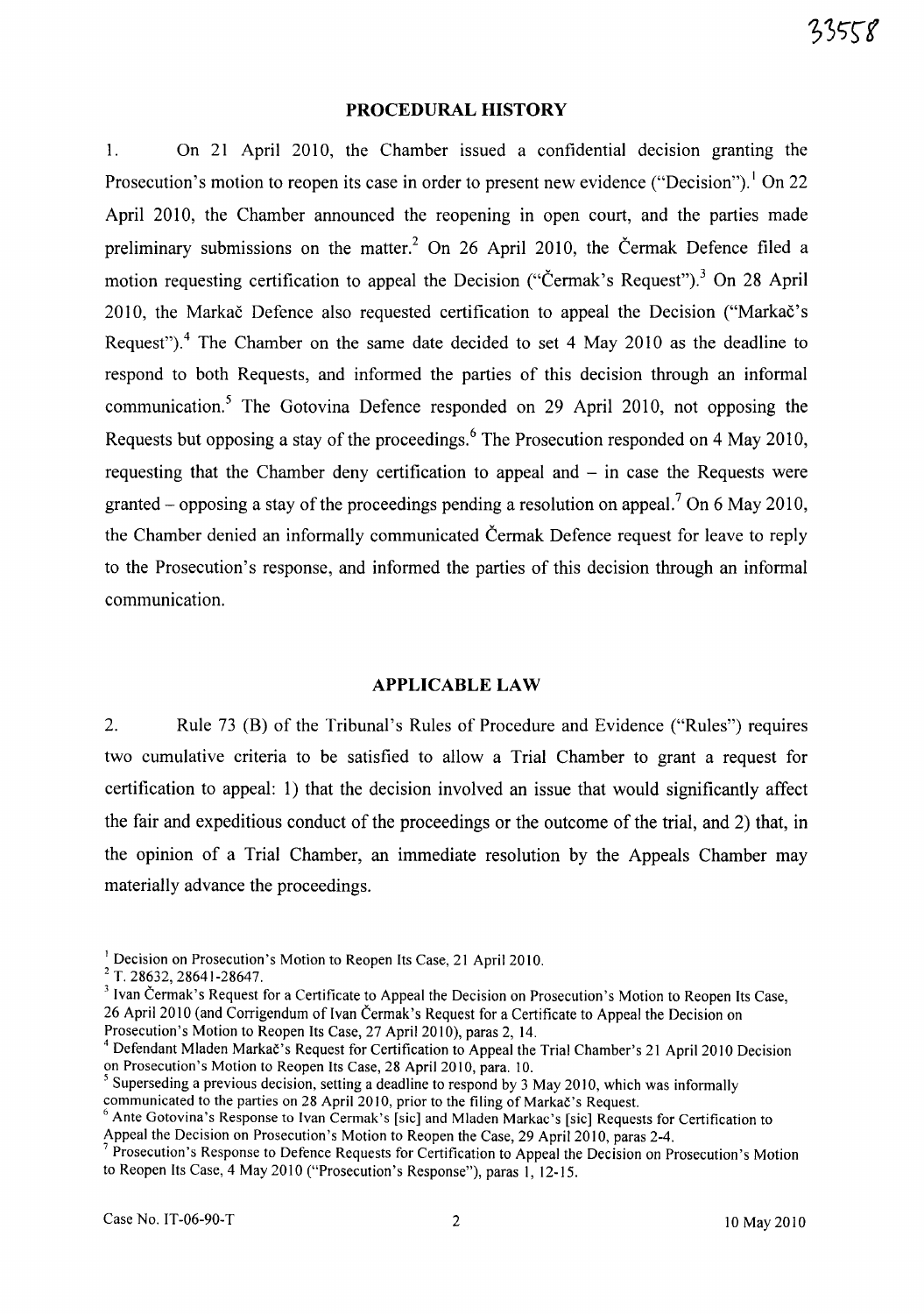### **SUBMISSIONS OF THE PARTIES**

3. In relation to the first requirement of Rule 73 (B) of the Rules, both the Cermak Defence and the Markac Defence argue that the Decision affects the fair and expeditious conduct of the proceedings.<sup>8</sup> The Čermak Defence notes that consideration of the fairness to the accused is part of the legal test for a motion to reopen a case.<sup>9</sup> Both the Cermak Defence and the Markac Defence argue that the reopening of the Prosecution's case affects the rights of the Accused, including the right to be tried without undue delay, to be informed promptly and in detail of the charges against them, to have adequate time and facilities for the preparation of a defence, and to examine witnesses against them.<sup>10</sup> The Čermak Defence and the Markac Defence submit that, due to the Decision, they would need additional time to investigate and address the new evidence and potentially present their own evidence on the matter, resulting in substantial delay.<sup>11</sup> The Čermak Defence further submits that the Decision acknowledged that the reopening could materially affect the outcome of the trial.<sup>12</sup>

4. The Prosecution accepts that the Decision involves an issue relating to the fair conduct of the proceedings, but argues that it does not significantly affect their expeditious conduct.<sup>13</sup> The Prosecution submits that the Decision will not result in a substantial delay to the trial, arguing in particular that the new evidence deals with a narrow and discrete factual matter, for which the Defence has already had some time to prepare, and that the Defence did not identify any prior witness who could have provided meaningful testimony on this matter.<sup>14</sup>

5. In relation to the second requirement of Rule 73 (B) of the Rules, both the Cermak Defence and the Markac Defence argue that an immediate resolution of the disputed issue by the Appeals Chamber would materially advance the proceedings.<sup>15</sup> The Čermak Defence contends that if the Appeals Chamber were to reverse the Decision, the cost and time of presenting the new evidence would be avoided and the parties would have greater certainty as

<sup>&</sup>lt;sup>8</sup> Čermak's Request paras 2, 4-5; Markač's Request, paras 2, 5-6.<br><sup>9</sup> Čermak's Request, para. 5.<br><sup>10</sup> Čermak's Request, paras 6-8, 10, 12; Markač's Request, paras 2, 6.

<sup>&</sup>lt;sup>11</sup> Čermak's Request, paras 7-10; Markač's Request, para. 6.

 $12$  Čermak's Request, paras 7, 11; see also Markač's Request, paras 5, 7.

<sup>&</sup>lt;sup>13</sup> Prosecution's Response, paras 2-3.

<sup>&</sup>lt;sup>14</sup> Prosecution's Response, paras 2-9.

<sup>&</sup>lt;sup>15</sup> Čermak's Request, paras 2, 4, 11, 13; Markač's Request, para. 7.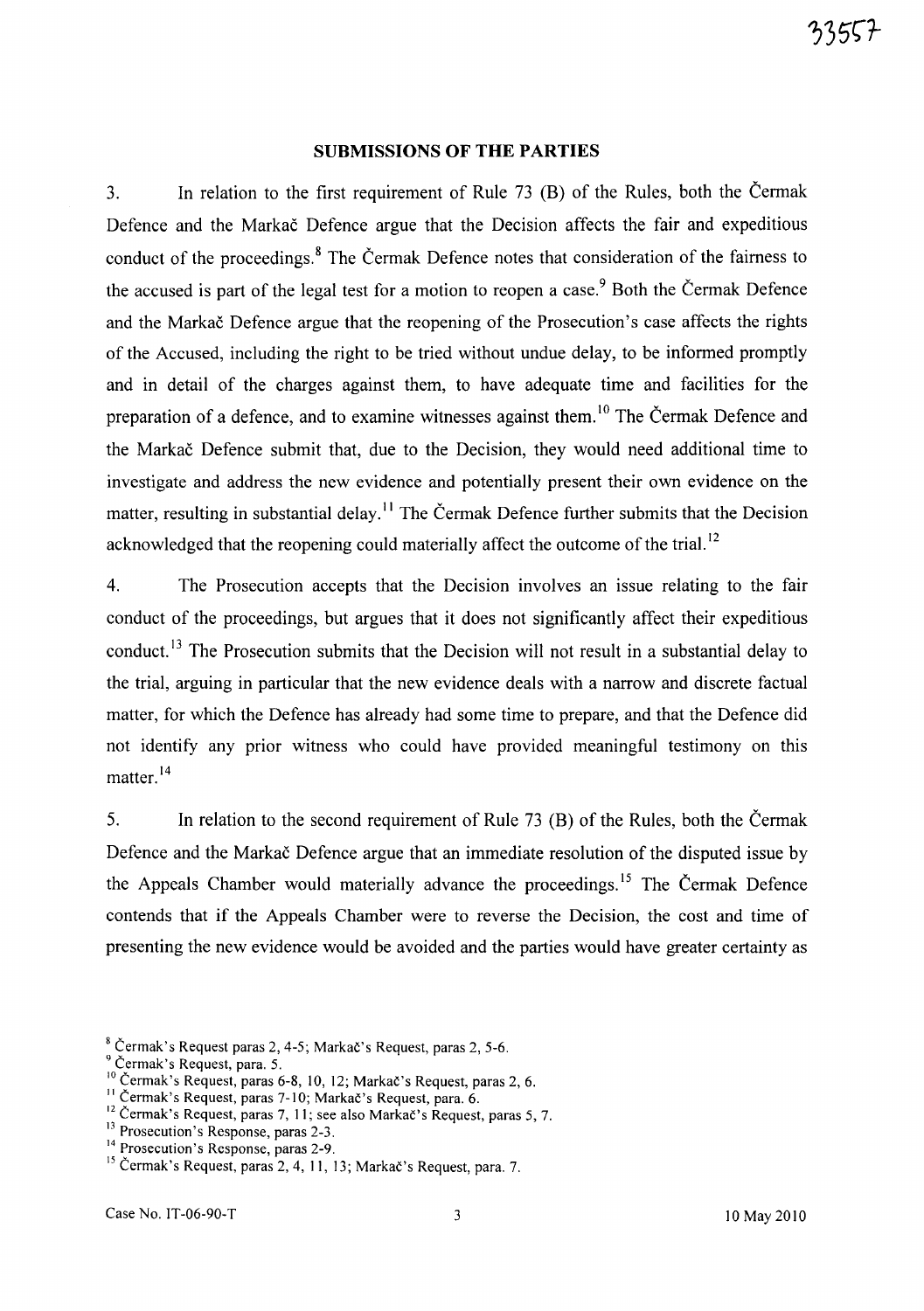to the case, the evidence, and the issues to address.<sup>16</sup> The Markac Defence notes that it would seek an adjournment to investigate the evidence if certification were not granted, which it submits would itself further delay the proceedings.<sup>17</sup>

6. In response, the Prosecution argues that in light of the narrow scope of the new evidence and of the late stage of trial, a decision by the Appeals Chamber would not materially advance the proceedings.<sup>18</sup> In the Prosecution's submission, the time and resources required to resolve the matter through an interlocutory appeal would be comparable to those needed to present the new evidence and any defence evidence in response.<sup>19</sup>

#### **DISCUSSION**

7. With regard to the first requirement of Rule 73 (B) of the Rules, the Chamber in its Decision noted that the new evidence could have significant bearing on the individual criminal responsibility of the Accused.<sup>20</sup> The Chamber emphasizes that the ultimate significance of the evidence will only be determined in the final judgement, in light of all other evidence. However, considering for the purposes of Rule 73 (B) of the Rules the potential significance of the new evidence, the Chamber is satisfied that the Decision involves an issue that would significantly affect the outcome of the trial. The first requirement of Rule 73 (B) of the Rules is therefore met.

8. In relation to the second requirement of Rule 73 (B) of the Rules, the Chamber has given careful consideration to whether an intervention of the Appeals Chamber may, at this stage, materially advance the proceedings considered as a whole, including the possible stage of an appeal from judgement. In doing so, the Chamber has also considered that no party sought a stay of the proceedings as a remedy.

9. The Chamber considers that should the Chamber deny certification, and should the Appeals Chamber later find that it erred in allowing the reopening, this would have repercussions on all the sections of the judgement which were influenced by or based on the new evidence. In light of the aforementioned potential significance of the new evidence, these repercussions could have a considerable impact on the judgement and entail significant

<sup>&</sup>lt;sup>16</sup> Čermak's Request, para. 13.

<sup>&</sup>lt;sup>17</sup> Markač's Request, paras 8-9.

<sup>&</sup>lt;sup>18</sup> Prosecution's Response, para. 10.

<sup>&</sup>lt;sup>19</sup> Prosecution's Response, paras 10-11.

 $20$  Decision, para. 12.